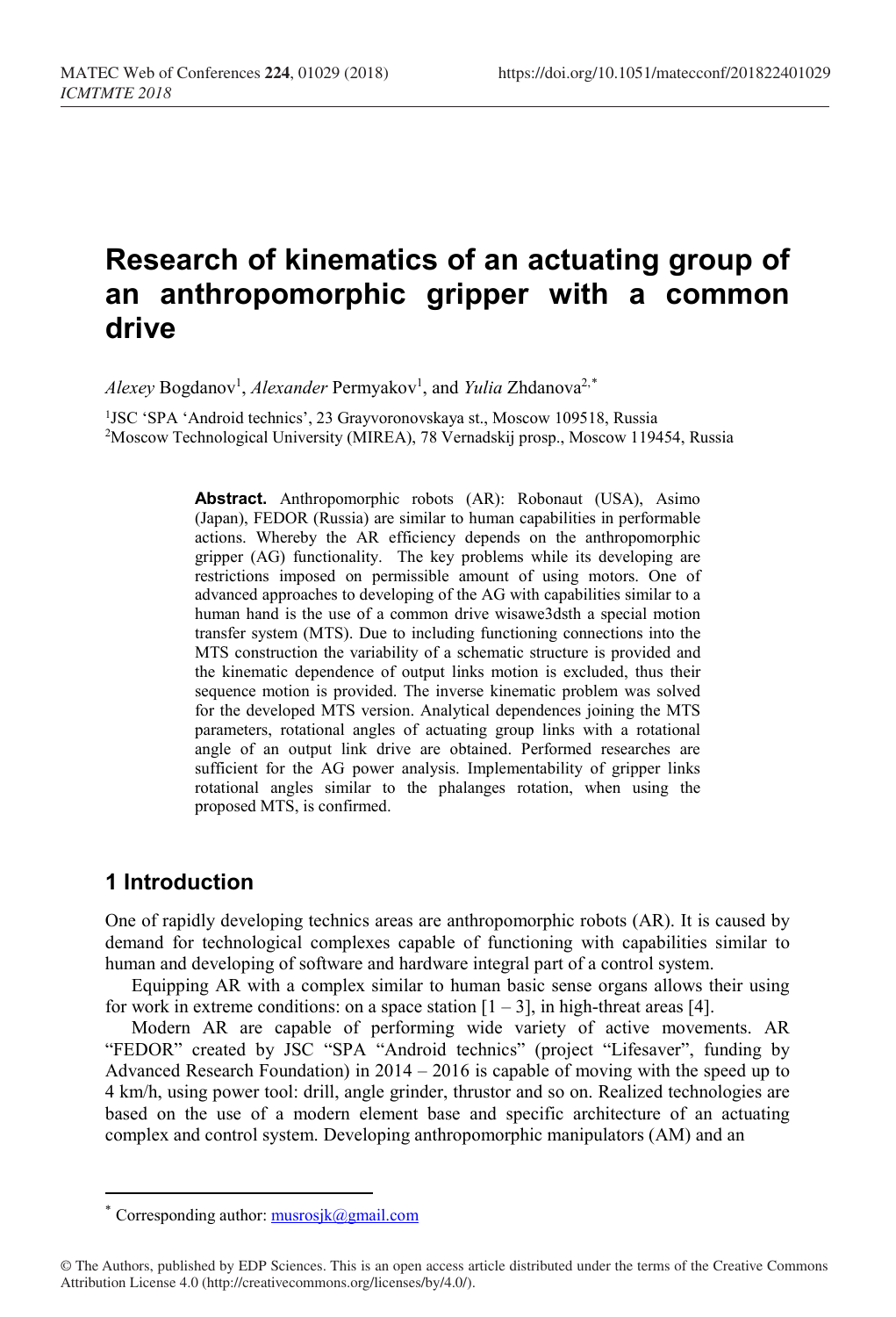anthropomorphic gripper (AG) capable of interacting with external objects with different surface geometry provides performance of the greater part of 54 actions given in the terms of reference. AG is constructed in accordance with the technical solution patented in the Russian Federation [5] and comprises five actuating groups of links (AGL). Each AGL includes three output links. Total amount of AG kinematic couples is 15. In view of restrictions imposed on the size of the manipulator, a group drive of AGL links was used. It allowed reducing the amount of active AG drives to 6 (Fig. 1). The AG mass made 0,96 kg. Motors, reducers and ballscrew were mounted on the manipulator link preceding the gripper. Two drives providing the gripper base movement are also disposed at the same place. Its mass makes 6,63 kg. The possibilities of additional motors placement on the manipulator link are almost exhausted.

In view of the group drive use the AGL links motions are kinematically dependent. It reduces the range of captured details sizes with realization of a multiple links contact.



**Fig. 1.** General view of the AG of the robot "FEDOR"

# **2 Statement of a problem**

AR functionality is determined according to its grippers kinematic and power characteristics. In order to provide movements similar to human fingers, relative rotation angles of AGL output links should not be less than: proximal - 90°, medial - 110°, distal -30° . Therein various combinations of realizing rotational angles involving minimum number of motors should be provided. These requirements may be fulfilled due to the realization of new design concepts of motion transfer system (MTS) output links. Previously technical solutions wherein one motor provides the motion in some degrees of freedom without a kinematic dependence [6, 7] were defined. MTS construction with the output links common drive, which kinematic scheme is presented in the Figure 2, represents these design concepts development.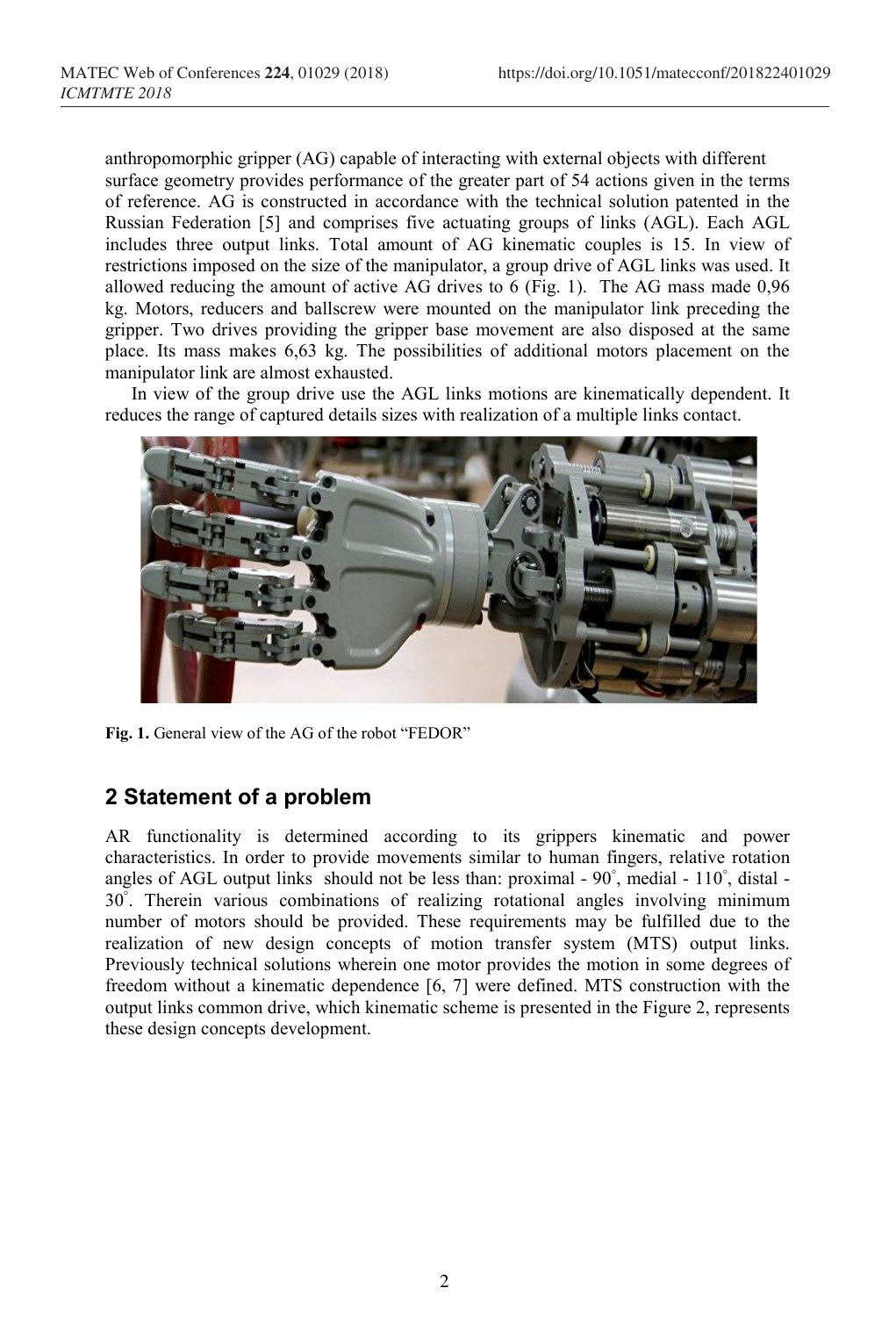

**Fig. 2.** General AGL kinematic scheme

## **3 Functioning of MTS with the Common Drive**

General AGL kinematic scheme consists of a general kinematic scheme comprising output links 1-3, kinematic couples *А*, *В*, *С* and MTS kinematic scheme. Position of the output links 1 – 3 is determined by relative rotation angles  $\varphi_1$ ,  $\varphi_2$ ,  $\varphi_3$ . MTS kinematic scheme represents connected double rockers and includes six links  $1p - 6p$  and nine kinematic couples *An*, *G*, *D*, *E*, *Bn*, *I*, *K*, *K<sub>1</sub>*, *L*. The drive output link is connected with the link 1p, which initial position is determined by the start angle of the link  $1p - \alpha_N$  adjustment (Fig. 3).



**Fig. 3.** Versions (states) of AGL schematic structures depending on interaction with an object surface: a – first  $\varphi_1 = 75^\circ$ , b – second  $\varphi_2 = 95^\circ$ ,  $\varphi_3 = 30^\circ$ .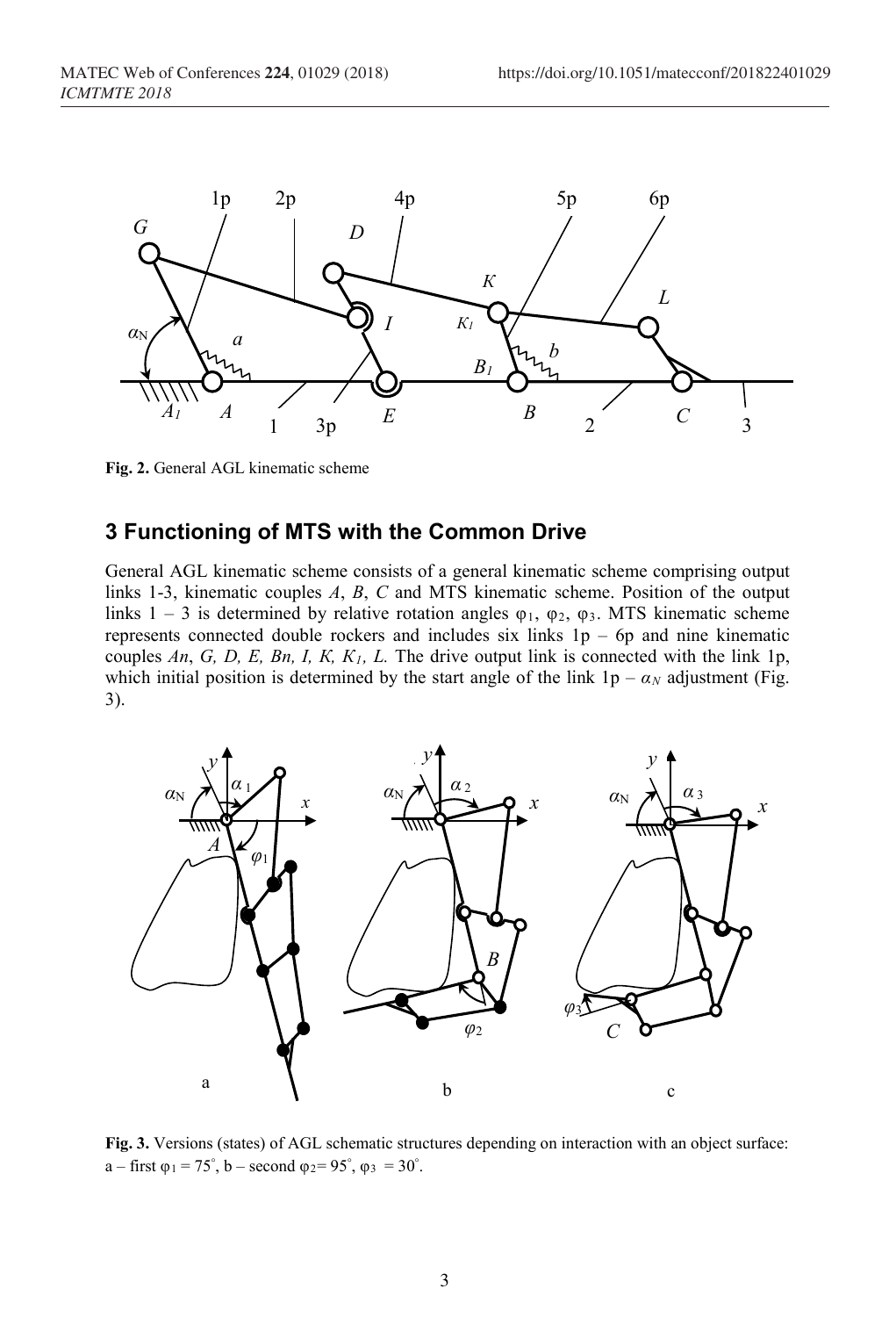AGL is additionally equipped with functioning connections presented as springs: *a, b*. The spring *a* is mounted between the links 1 and 1p, the spring *b –* between the links 2 and 5p.

AGL represents a mechanism with the common drive and the variable schematic structure, which is presented in three optional versions (states). Whereby there is only one degree of freedom of the mechanism at any given time, and the output link is the link 1, 2, 3 in sequence. Implementation of the second and the third schematic structure versions is determined by external conditions. In the absence thereof, the first version is applied, where the flexibility takes place only in the couple *A*. Thus, the relative motion of the links 2 and 3 is missing. If the link 1 reaches the surface, it stops (Fig. 3, a), thus the second version of the AGL schematic structure is realized, where the link 2 is an output link, and the motion in the kinematic couple *B* (Fig. 3, b) is provided. After it reaches the object surface, the third version of the AGL schematic structure with the output link 3 and motion in the kinematic couple *C* (Fig. 3, c) takes place.

### **4 Kinematics of MTS with the Common Drive**

The power analysis is a basis for the development of the AG working draft. For the carrying out of this analysis the determination of links relative position performing at the stage of kinematics researches is required. AGL kinematic scheme (Fig. 1) is distinctly different from known schemes. Therefore, a research method should be defined.

Kinematic analysis refers to determination of the rotational angles of the output links  $\varphi_i$ in the function of the rotational angle of the driving link  $1p - \alpha$ , thus forward kinematics formula. However, resulting from the variability of the AGL schematic structure the definition of the output links relative position corresponding to the schematic structure version, i.e. inverse kinematics formula, should take priority thereof.

The proposed algorithm of the kinematics research considers three stages. At the first stage the rotational angle  $\varphi_1$  corresponding to reaching a surface (Fig. 3, a) by the link 1 is determined. The calculation takes place, if the link 1 reaches an object surface profile predetermined in axes *xAy*. Whereby the rotational angle of the drive output link 1p -  $\alpha_1$  is equal to the rotational angle of the link  $\varphi_1$ .

At the second stage double rockers connected to the output link 1 operate. Implementing formula of the angle  $\alpha_2 = \alpha_2(\varphi_1, \varphi_2)$  is based on the use of a closed-loop method [8]. Whereby the angle  $\varphi_2$  as well as at the first stage the angle  $\varphi_1$  is determined, if the output link 2 reaches the object surface, or is predetermined.

After analytic calculations and changings the dependence  $\alpha_2 = \alpha_2(\varphi_1, \varphi_2)$  is as follows:

$$
\alpha_2 = \phi_1 + \arccos \frac{l_{IG}^2 + l_{AG}^2 - t_2^2}{2 \cdot l_{AG} \cdot t_2} + \arctg \frac{-l_{EI} \cdot \sin q}{l_{EI} \cdot \cos q + l_{AE}} - \alpha_H
$$
(1)

where

$$
t_2^2 = l_{AE}^2 + l_{EI}^2 + l_{AE} \cdot l_{EI} \cdot \cos q,
$$
  

$$
q = \arccos \frac{l_{DK}^2 + l_{ED}^2 - t_1^2}{2 \cdot l_{ED} \cdot t_1} + \arctg \frac{l_{BK} \cdot \sin \phi_2}{l_{BK} \cdot \cos \phi_2 - 1},
$$
  

$$
t_1^2 = l_{EB}^2 + l_{BK}^2 - l_{EB} \cdot l_{BK} \cdot \cos \phi_2.
$$